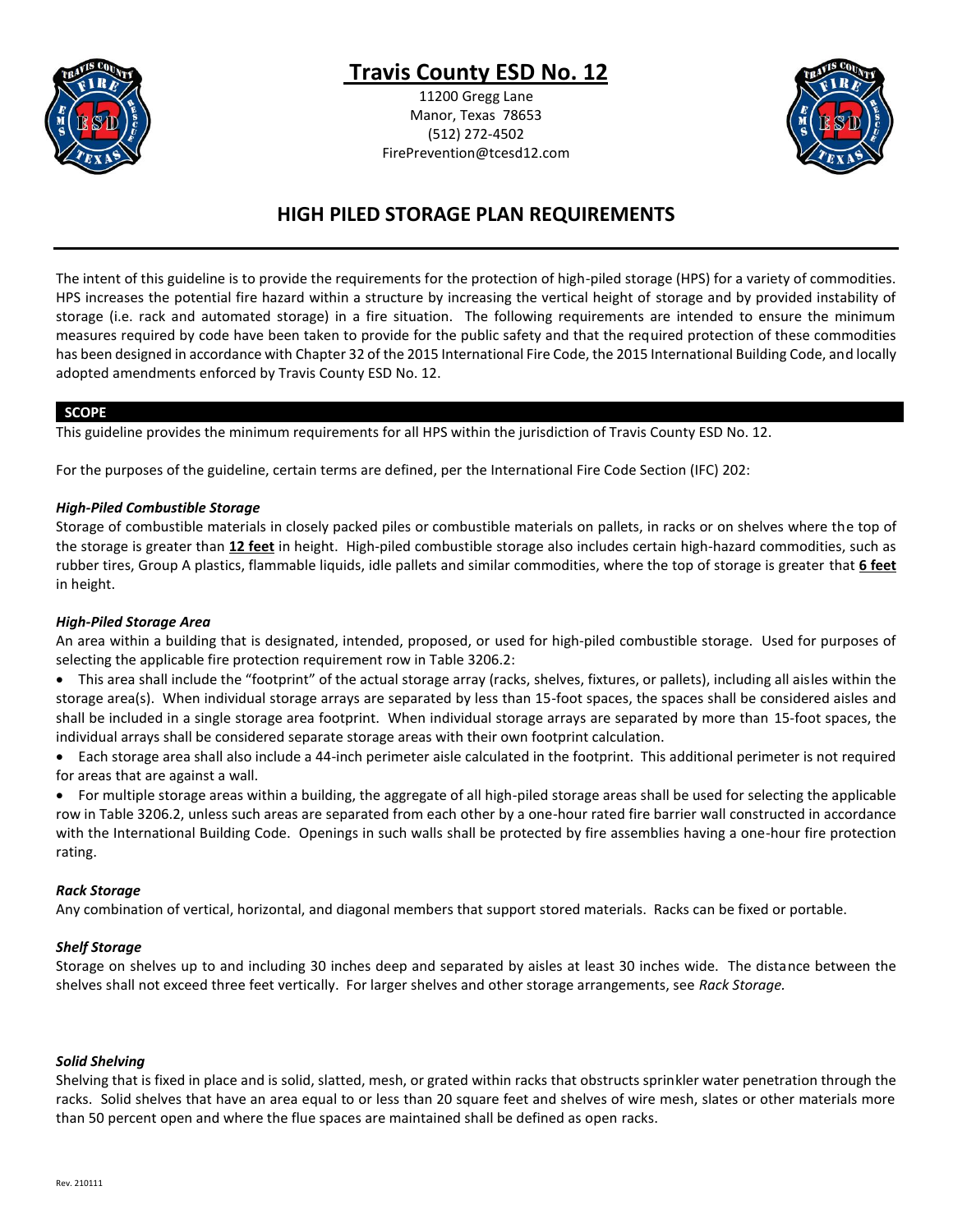#### **SUBMITTAL REQUIREMENTS**

At the time of permit application, a plan and specifications for all items related to the high-piled storage installation, including but not limited to the information listed below, shall be submitted to Travis County ESD No. 12 for review and subsequent approval. **FOR CERTAIN HPS REVIEWS, THE SERVICES OF A DESIGN PROFESSIONAL OR HIGH-PILED STORAGE CONSULTANT FAMILIAR WITH THE REQUIREMENTS FOUND IN CHAPTER 32 OF THE INTERNATIONAL FIRE CODE MAY BE OF GREAT ASSISTANCE TO THE APPLICANT AND IS STRONGLY RECOMMENDED.**

#### **1. General**

A plan shall be submitted with the following information per the items listed in the International Fire Code, Section 3201.3, Items 1 through 12, and locally adopted requirements. Requirements for each required item is further defined below:

- A letter of intent containing a detailed description of the products to be stored and a thorough description of all containers, pallets, and packaging materials. The letter must also include a detailed description of:
	- a. Storage methods (racks, shelves, pallets)
	- b. Total storage area in square feet
	- c. Maximum storage height
	- d. Aisle widths

This letter of intent must be signed by an authorized representative of the company or business and must be copied onto the plans.

- A scaled site plan that shows the entire building, including all fire access lanes, fire hydrants, FDC, and fire sprinkler system risers.
- A scaled floor plan of the building showing locations and dimensions of the HPS area, location of the racks, and access doors to the storage area. Linear feet between access doors shall be provided on the plan.
- Maximum proposed usable storage height for each designated storage area per array. The height is measured from the finished floor to the highest point of the commodity stored, **not the level of the shelf**.
- The number of tiers within each rack.
- The commodity clearance between the top of storage and the sprinkler deflector for each storage arrangement.
- Aisle dimensions between each storage array. Aisles are measured from the actual edge of the commodity to commodity, not rack to rack.
- Maximum pile volume for each storage array.
- The location and classification of commodities in accordance with 2015 International Fire Code, Section 3203.
- The location of commodities that are banded or encapsulated.
- The dimension and location of transverse and longitudinal flue spaces.
- The sprinkler design requirements based on commodity type, aisle width, and sprinkler temperature rating as outlined in Chapter 12 of NFPA 13. A complete sprinkler design shall be submitted under a separate permit by a licensed sprinkler designer/company.
- The location of all steel columns in relationship to the racks. All steel columns located within a rack flue space or immediate adjacent to a rack in an aisle will require sprinkler protection, in accordance with 2013 NFPA, Section 16.1.4.
- The type, location, make, model, listing, and automatic link temperature of the manual mechanical smoke removal system. In sprinklered buildings, the fusible links for smoke and heat vents shall operate at a temperature not less than 100 degrees and no more than 200 degrees above the sprinkler rating. In non-sprinklered buildings, the fusible links shall operate between 100 and 220 degrees above the ambient temperature.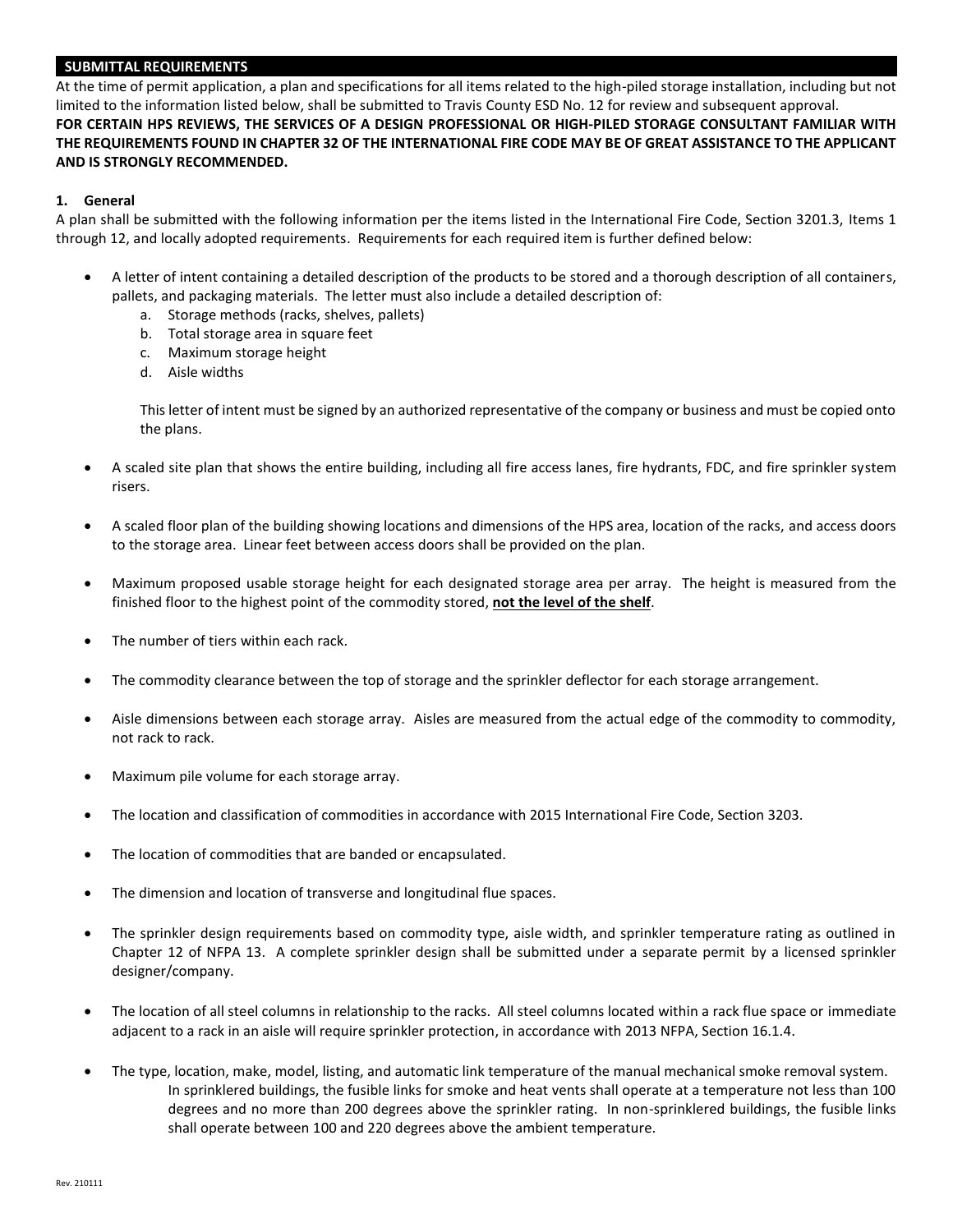Note: An inspection report shall be provided on required smoke vents in existing structures. The report shall include at a minimum, the year the building was constructed, a listing of all vents inspected, the fusible link temperature rating, the presence of a manual release mechanism, and the operational status of each vent. Prior to submitting the inspection report to Travis County ESD No. 12, all identified deficiencies must be corrected and included within the report.

In a high-piled storage system is to be installed in an existing building, if the building owner can demonstrate that the smoke and heat vents have been maintained and inspected per NFPA 204, a new inspection report will not be required.

- If required, the type, design, location, and depth of the curtain board assembly, if applicable.
- The occupancy group as defined in Chapter 3 of the International Building Code.
- Pallet/commodity stop details for maintaining required flue spaces.

#### **2. PERMITS**

A plan and all specifications shall be submitted to Travis County ESD No. 12 and the City of Manor as applicable. A fire code permit is required when a building or portion thereof is used for high-piled storage exceeding 500 square feet in area.

#### **3. COMMODITY CLASSIFICATION – IFC 3203**

Commodities shall be classified as Class I, II, III, IV or High Hazard in accordance with IFC Chapter 32 and all referenced standards.

Plastics shall be classified as Group A, B, or C in accordance with IFC Chapter 32. Use IFC Figure 3203.7.4 to determine the proper commodity classification of a mixed commodity in a package carton, or on a pallet where plastics are involved. This figure identifies the quantity of Group A plastics allowed to be stored in a package, carton, or on a pallet without increasing the hazard to a high-hazard commodity.

The designation and protection features of a high-piled combustible storage area, or portion thereof intended for storage of different commodity classes, shall be based on the highest hazard commodity stored.

**Note:** Except as other demonstrated by engineering analysis o be adequately protected by the *automatic sprinkler system* provided.

**Note:** Flammable liquids, flammable solids, flammable gases, aerosols, explosives, oxidizers, and reactive materials fall under the category of hazardous materials and have additional codes (and subsequent plan submittals) that apply.

#### **4. GENERAL FIRE PROTECTION AND LIFE SAFETY FEATURES – IFC 3206**

Fire protection and life safety features for high-piled storage areas shall be in accordance with Sections 3206.2 through 3206.10. Where required by Table 3206.2, fire detection systems, smoke and heat removal and automatic sprinkler design densities shall extend the lesser of 15 feet beyond the high-piled storage area or to a permanent partition, whichever is least.

The aggregate of all high-piled storage areas within a building shall be used to design the fire protection features found in IFC Table 3602.2, unless the areas are separated from each other by a one-hour fire barrier wall constructed in accordance with the standards set forth in the International Building Code. Distinctly different occupancy groups shall be separated according to the standards set forth in the International Building Code.

#### **5. FIRE SPRINKLER SYSTEMS – IFC 3206.4**

Where fire sprinklers are required by Table 3206.2, the International Building code, or if otherwise provided, the sprinkler system shall be installed in accordance with 2013 NFPA 13. The use of more current codes is permitted provided the requirements do not present a lesser level of protection. A full description of the tables and figures in NFPA 13, Section 12 (Storage) shall be used to determine the design criteria required.

#### **6. FIRE DETECTION SYSTEMS – IFC 3206.5**

Where fire detection is required by Table 3206.2, an approved automatic detection system shall be installed throughout the highpiled storage area. The system shall be monitored and be in accordance with Section 907.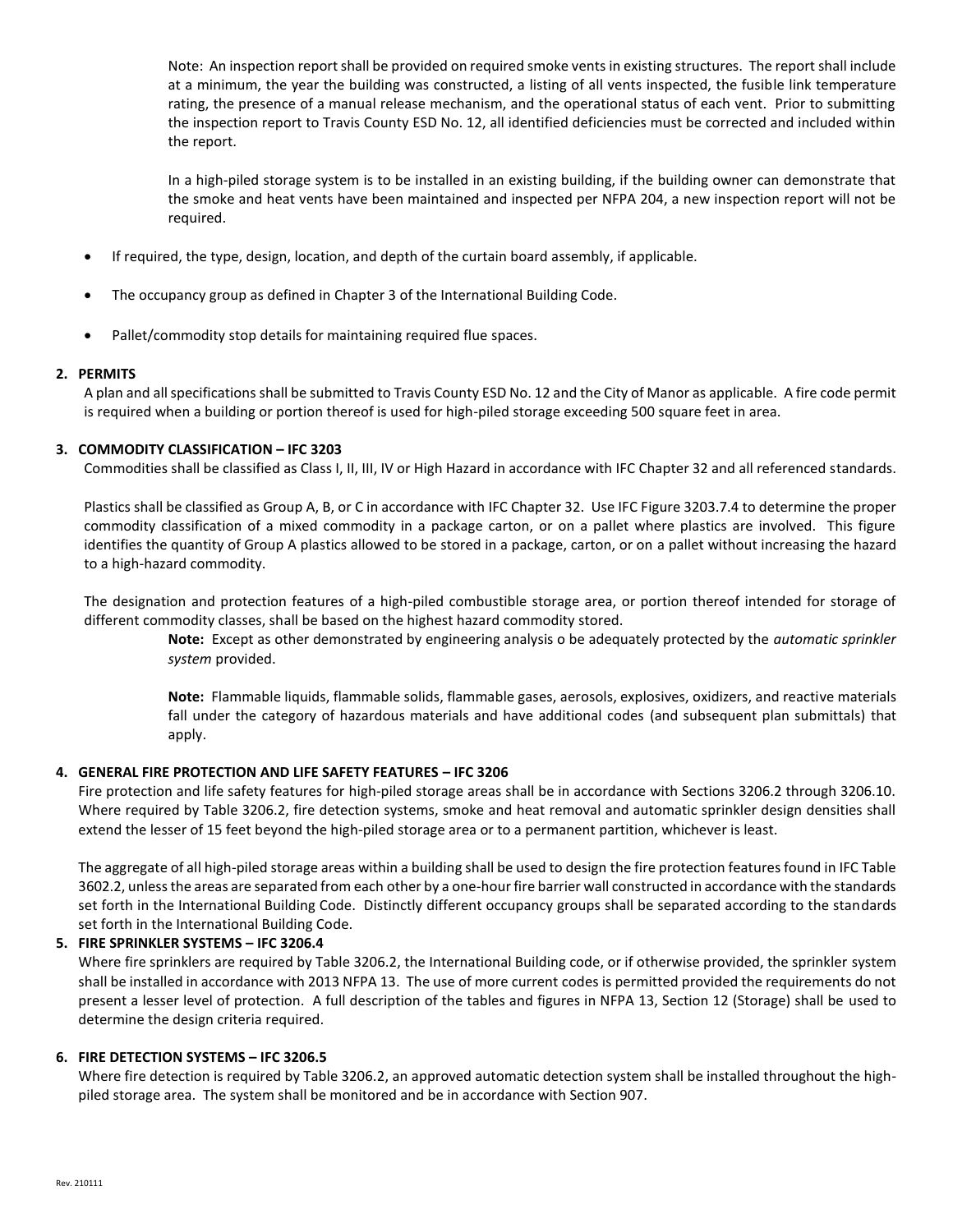#### **7. FIRE DEPARTMENT ACCESS – IFC 3206.6**

Where building access is required by Table 3602.2, fire apparatus access roads shall be provided within 150 feet of all portions of the exterior walls of buildings used for high-piled storage. If access doors are required, they shall be provided in each 100 lineal feet of exterior walls that face required fire apparatus access roads.

#### **8. SMOKE AND HEAT REMOVAL – IFC 3206.7**

Where smoke and heat removal is required by Table 3206.2, it shall be provided in accordance with IFC Section 910.

Smoke and heat vents are not required when storage areas are protected by ESFR sprinkler systems installed in accordance with NFPA 13.

#### **9. RACK FLUE SPACES – IFC 3208.3**

Flue spaces shall be provided in accordance with Table 3208.3. Single and double row racks shall be provided with a transverse flue space. Transverse flue spaces shall be kept clear. The load beams shall be painted with a 3" yellow strip with the words in red that read "Keep Clear," as indicated below. Durable vinyl tape or other appropriate material may be used in lieu of paint or other methods as approved by Travis County ESD No. 12



**Note:** Flue space is measured as the distance between the loads, not the distance between the racks. A flue space's net width is a measure of its gross width minus any horizontal obstructions, such as rack uprights, located within the flue space. In other words, a rack upright (typically 3-inches wide) is not considered a flue space due to the cross bracing used.



#### **10. SOLID PILED AND SHELF STORAGE**

Shelf storage, storage in solid piles, solid piles on pallets, and storage in in bin boxes not exceeding five feet in any dimension shall be in accordance with IFC 3207.

#### **11. RACK STORAGE**

Rack storage in a non-sprinklered and sprinklered building shall be in accordance with IFC 3206 and 3208. The sprinkler protection for solid shelves shall be based on the NFPA 13 definition for solid shelves.

#### **12. AUTOMATED STORAGE**

Automated storage shall be in accordance with IFC 3209.

#### **MAINTENANCE**

All fire and life safety equipment required by the International Fire Code shall be maintained and operable at all times. The responsibility for inspections, maintenance of the high-piled storage area as it is approved, and all fire and life safety systems required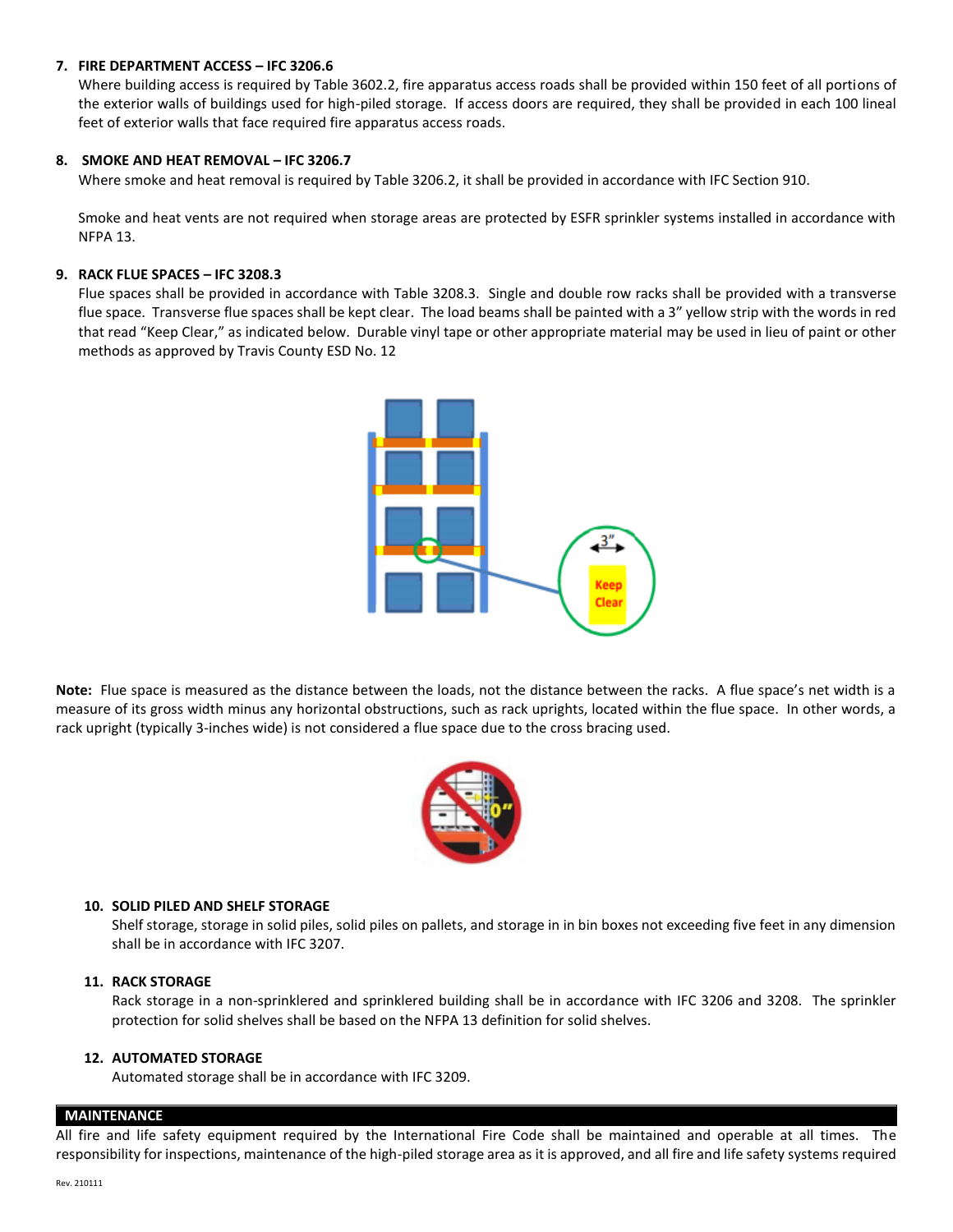by the International Fire Code shall be the ultimate responsibility of the building owner unless the responsibility has been transferred in written form to another party via a legal document.

**Note: Where required by the fire code official, a visual method of indicating the maximum allowable storage height shall be provided.** 

**IFC 3205.6**

|  | DO NOT STORE ABOVE THE YELLOW |  |
|--|-------------------------------|--|
|  |                               |  |
|  |                               |  |

#### **APPROVED PLANS**

A copy of the approved high-piled storage plans shall be signed by the Travis County ESD No. 12 inspector upon approval. Following the approval of the plans, a copy of the approved plans shall be maintained on the premises in an approved location for the life of the high-piled storage system.

Travis County ESD No. 12 shall be consulted prior to any changes affecting the approved or existing HPS system(s).

#### **TECHNICAL ASSISTANCE**

Due to the complexity of the designs specified within the International Fire Code and adopted standards, it may be necessary to obtain the service of a fire protection design professional or high piled storage consultant to assist with developing protection measures that meet or exceed the requirements of the International Fire Code and other applicable regulations and standards.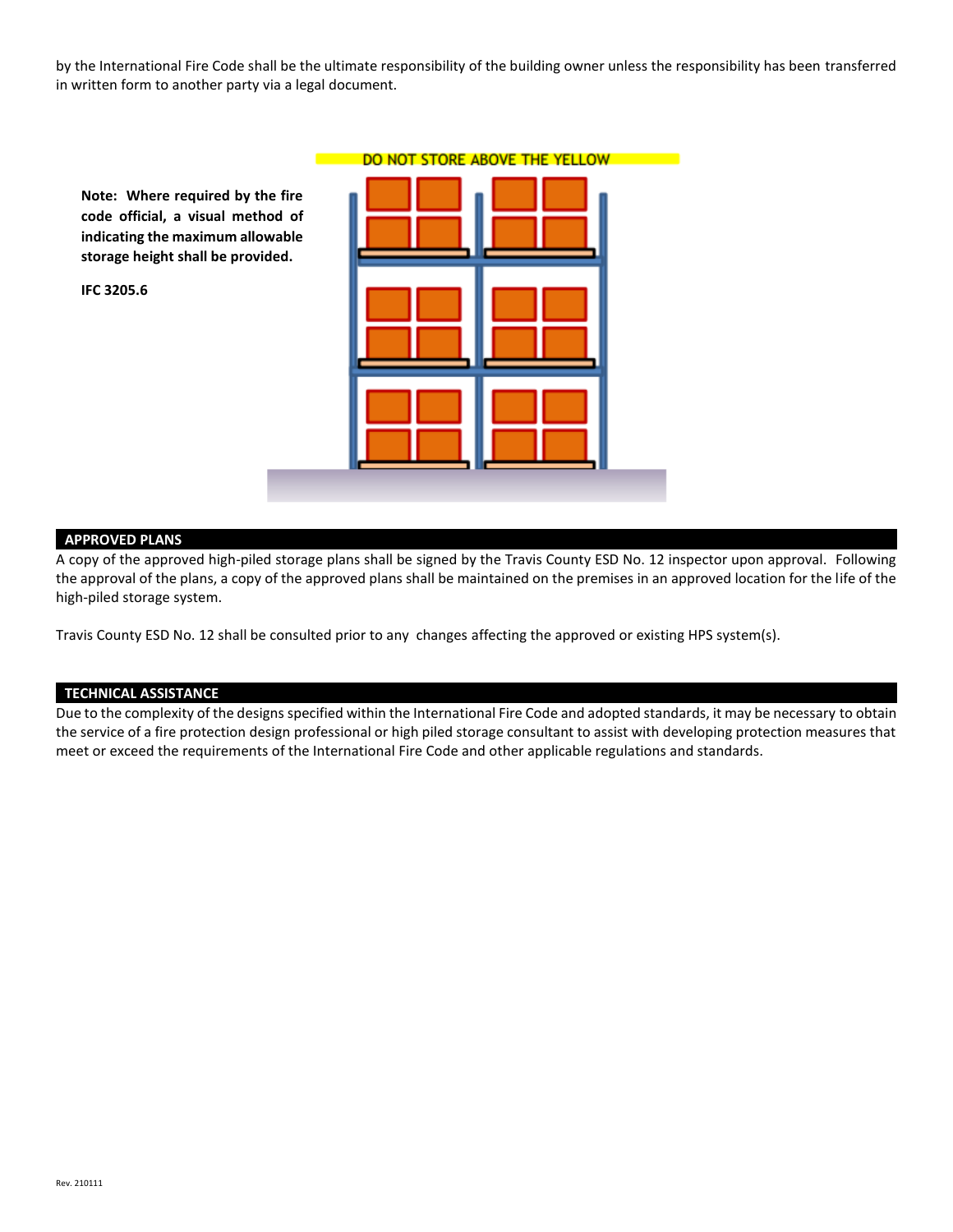#### **TABLE 3206.2: GENERAL FIRE PROTECTION AND LIFE SAFETY REQUIREMENTS**

|                                  | <b>SIZE OF HIGH-PILED</b><br><b>STORAGE AREA<sup>a</sup></b> | <b>ALL STORAGE AREAS</b><br>(See Sections 3206, 3207 and 3208) <sup>b</sup>             |                                                             |                                     |                                      | <b>SOLID-PILED STORAGE, SHELF</b><br><b>STORAGE AND PALLETIZED STORAGE</b><br>(see Section 3207.3) |                                                            |                             |
|----------------------------------|--------------------------------------------------------------|-----------------------------------------------------------------------------------------|-------------------------------------------------------------|-------------------------------------|--------------------------------------|----------------------------------------------------------------------------------------------------|------------------------------------------------------------|-----------------------------|
| <b>COMMODITY</b><br><b>CLASS</b> | (square feet)<br>(see Sections 3206.2 and<br>3206.4)         | <b>Automatic fire-extinguishing Fire detection</b><br>system<br>(see Section<br>3206.4) | system<br>(see Section (see Section (see Section<br>3206.5) | <b>Building</b><br>access<br>3206.6 | Smoke and<br>heat removal<br>3206.7) | Maximum pilepermissible Maximum<br>dimension <sup>c</sup><br>(feet)                                | <b>Maximum</b><br>storage<br>height <sup>d</sup><br>(feet) | pile volume<br>(cubic feet) |
| $I - IV$                         | $0 - 500$                                                    | Not<br>Required <sup>a</sup>                                                            | Not<br>Required                                             | <b>Not</b><br>Required <sup>e</sup> | <b>Not</b><br>Required               | <b>Not</b><br>Required                                                                             | Not<br>Required                                            | <b>Not</b><br>Required      |
|                                  | 501-2,500                                                    | Not<br>Required <sup>a</sup>                                                            | Yesi                                                        | <b>Not</b><br>Required <sup>e</sup> | <b>Not</b><br>Required               | 100                                                                                                | 40                                                         | 100,000                     |
|                                  | 2,501-12,000<br>Public accessible                            | Yes                                                                                     | Not<br>Required                                             | Not<br>Required <sup>e</sup>        | <b>Not</b><br>Required               | 100                                                                                                | 40                                                         | 400,000                     |
|                                  | 2,501-12,000<br>Nonpublic accessible<br>(Option 1)           | Yes                                                                                     | Not<br>Required                                             | Not<br>Required <sup>e</sup>        | Not<br>Required                      | 100                                                                                                | 40                                                         | 400,000                     |
|                                  | 2,501-12,000<br>Nonpublic accessible<br>(Option 2)           | <b>Not</b><br>Required <sup>a</sup>                                                     | Yes                                                         | Yes                                 | Yesi                                 | 100                                                                                                | 30 <sup>f</sup>                                            | 200,000                     |
|                                  | 12,001-20,000                                                | Yes                                                                                     | Not<br>Required                                             | Yes                                 | Yesi                                 | 100                                                                                                | 40                                                         | 400,000                     |
|                                  | 20,001-500,000                                               | Yes                                                                                     | Not<br>Required                                             | Yes                                 | Yesi                                 | 100                                                                                                | 40                                                         | 400,000                     |
|                                  | Greater than<br>500,000g                                     | Yes                                                                                     | <b>Not</b><br>Required                                      | Yes                                 | Yesi                                 | 100                                                                                                | 40                                                         | 400,000                     |
| High<br>hazard                   | $0 - 500$                                                    | Not<br>Required <sup>a</sup>                                                            | Not<br>Required                                             | Not<br>Required <sup>e</sup>        | <b>Not</b><br>Required               | 50                                                                                                 | Not<br>Required                                            | <b>Not</b><br>Required      |
|                                  | 501-2,500<br>Public accessible                               | <b>Yes</b>                                                                              | <b>Not</b><br>Required                                      | <b>Not</b><br>Required <sup>e</sup> | <b>Not</b><br>Required               | 50                                                                                                 | 30                                                         | 75,000                      |
|                                  | 501-2,500<br>Nonpublic accessible<br>(Option 1)              | Yes                                                                                     | Not<br>Required                                             | Not<br>Required <sup>e</sup>        | Not<br>Required                      | 50                                                                                                 | 30                                                         | 75,000                      |
|                                  | 501-2,500<br>Nonpublic accessible<br>(Option 2)              | <b>Not</b><br>Required <sup>a</sup>                                                     | Yes                                                         | Yes                                 | Yesi                                 | 50                                                                                                 | 20                                                         | 50,000                      |
|                                  | 2,501-300,000                                                | Yes                                                                                     | Not<br>Required                                             | Yes                                 | Yesi                                 | 50                                                                                                 | 30                                                         | 75,000                      |
|                                  | 300,001-500,000g, h                                          | Yes                                                                                     | Not<br>Required                                             | Yes                                 | Yesi                                 | 50                                                                                                 | 30                                                         | 75,000                      |

a. Where automatic sprinklers are required for reasons other than those in Chapter 32, the portion of the sprinkler system protecting the high-piled storage area shall be designed and installed in accordance with Sections 3207 and 3208.

- b. For aisles, see Section 3206.9
- c. Piles shall be separated by aisles complying with Section 3206.9.

d. For storage in excess of the height indicated, special fire protection shall be provided in accordance with Note g where required by the fire code official. See Chapters 51 and 57 for special limitations for aerosols and flammable and combustible liquids, respectively.

- e. Section 503 shall apply for fire apparatus access.
- f. For storage exceeding 30 feet in height, Option 1 shall be used.
- g. Special fire protection provisions including, but not limited to, fire protection of exposed steel columns; increased sprinkler density; additional in-rack sprinklers, without associated reductions in ceiling sprinkler density; or additional fire department hose connections shall be provided required by the fire code official.
- h. High-piled storage areas shall not exceed 500,000 square feet. A 2-hour fire wall constructed in accordance with Section 706 of the *International Building Code* shall be used to divide high-piled storage exceeding 500,000 square feet in area.
- i. Not required where an automatic fire-extinguishing system is designed and installed to protect the high-piled storage area in accordance with Sections 3207 and 3208.
- j. Not required where storage areas are protected by either early suppression fast response (ESFR) sprinkler systems or control mode special application sprinklers with a response time index of 50(m•s) $^{1/2}$  or less that are listed to control a fire in the stored commodities with 12 or fewer sprinklers, installed in accordance with NFPA 13.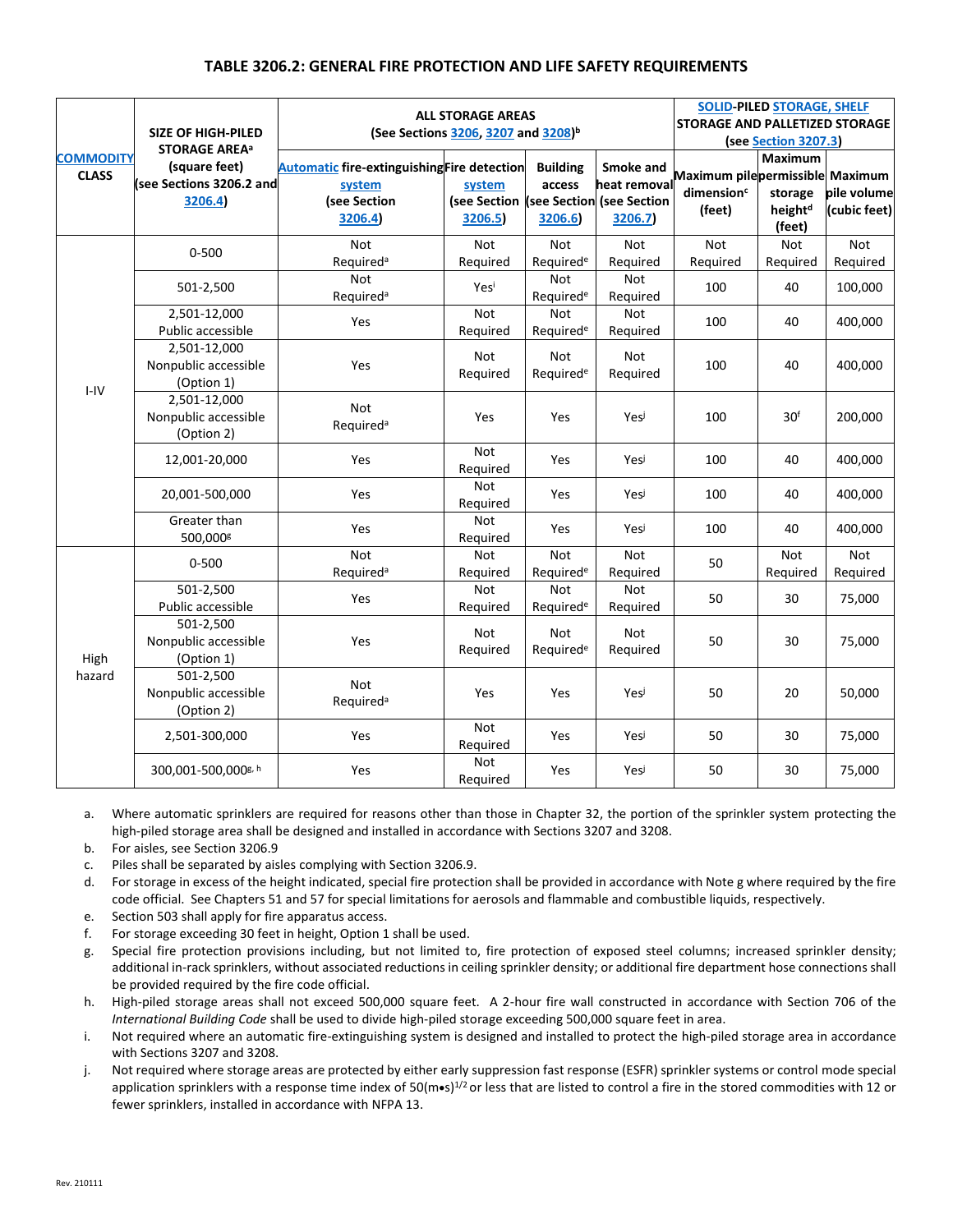#### **TABLE 3208.3: REQUIRED FLUE SPACES FOR RACK STORAGE**

| <b>RACK</b><br><b>CONFIGURATION</b> | <b>AUTOMATIC SPRINKLER</b><br><b>PROTECTION</b> |                       | SPRINKLER AT THE CEILING WITH OR WITHOUT<br><b>MINIMUM IN-RACK SPRINKLERS</b> |                     |                     | <b>IN-RACK SPRINKLERS</b><br><b>AT EVERY TIER</b> | <b>NONSPRINKLERED</b> |
|-------------------------------------|-------------------------------------------------|-----------------------|-------------------------------------------------------------------------------|---------------------|---------------------|---------------------------------------------------|-----------------------|
|                                     |                                                 |                       | $\leq$ 25 feet                                                                |                     | $>$ 25 feet         |                                                   | Any height            |
|                                     | <b>Storage height</b>                           |                       | Option 1                                                                      | Option 2            |                     | Any height                                        |                       |
| Single-row rack                     | Transverse flue<br>space                        | Sizeb                 | 3 inches                                                                      | Not Applicable      | 3 inches            | Not Required                                      | Not Required          |
|                                     |                                                 | Vertically<br>aligned | Not Required                                                                  | Not Applicable      | Yes                 | Not Applicable                                    | <b>Not Required</b>   |
|                                     | Longitudinal flue space                         |                       | Not Required                                                                  | Not Applicable      | Not Required        | Not Required                                      | Not Required          |
| Double-row rack                     | Transverse flue<br>space                        | Sizeb                 | $6$ inches <sup>a</sup>                                                       | 3 inches            | 3 inches            | Not Required                                      | Not Required          |
|                                     |                                                 | Vertically<br>aligned | Not Required                                                                  | <b>Not Required</b> | Yes                 | Not Applicable                                    | <b>Not Required</b>   |
|                                     | Longitudinal flue space                         |                       | Not Required                                                                  | 6 inches            | 6 inches            | Not Required                                      | Not Required          |
| Multirow rack                       | Transverse flue<br>space                        | Sizeb                 | 6 inches                                                                      | Not Applicable      | 6 inches            | Not Required                                      | <b>Not Required</b>   |
|                                     |                                                 | Vertically<br>aligned | Not Required                                                                  | Not Applicable      | <b>Yes</b>          | Not Applicable                                    | Not Required          |
|                                     | Longitudinal flue space                         |                       | Not Required                                                                  | Not Applicable      | <b>Not Required</b> | Not Required                                      | Not Required          |

a. Three-inch transverse flue space shall be provided not less than every 10 feet where ESFR sprinkler protection is provided.

b. Random variations are allowed, provided that the configuration does not obstruct water penetration.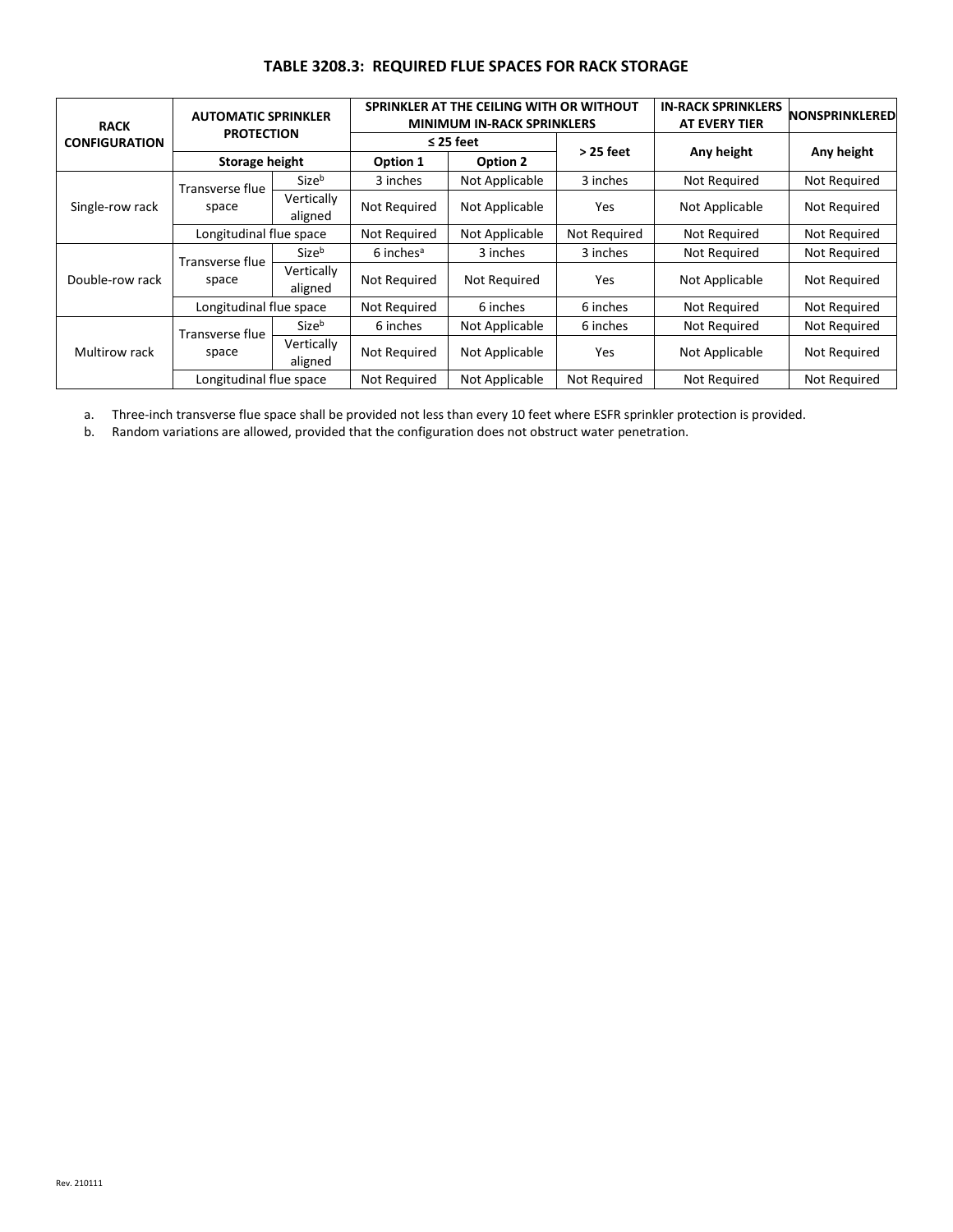# $102"$  $102"$  $102"$  $10<sup>o</sup>$ 44"  $46"$  $46"$ 44"  $14"$  $42"$  $18"$ 42"

### **LOAD BEAM CONFIGURATION NOT REQUIRING PALLET STOPS**

#### **NOTE:**

- **1. Maximum pallet depth 48"**
- **2. Storage on load beam only. No shelving, wire mesh grating, or pallet supports.**
- **3. 6" flue space shall be maintained at all times.**

#### **NOTE:**

- **1. When 46" uprights are installed with a 10" row spacer and a typical 48"x40" pallet is used, no pallet stops are required.**
- **2. When 44" uprights are installed with a 14" row spacer and a typical 48"x40" pallet is used, no pallet stops are required.**
- **3. When 42" uprights are installed with an 18" row spacer and a typical 48"x40" pallet is used, no pallet stops are required.**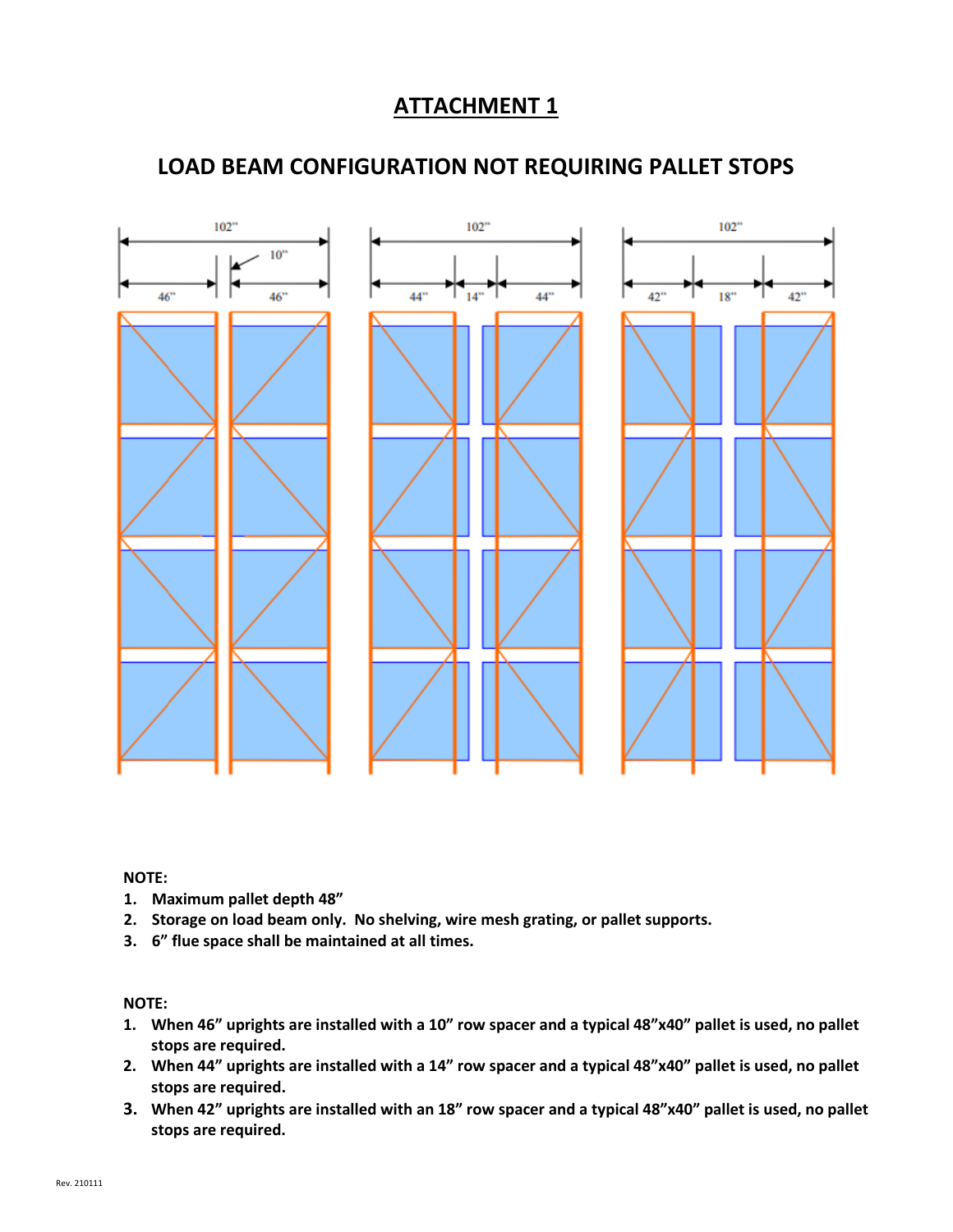### **STORAGE CONFIGURATION REQUIRING PALLET STOPS**

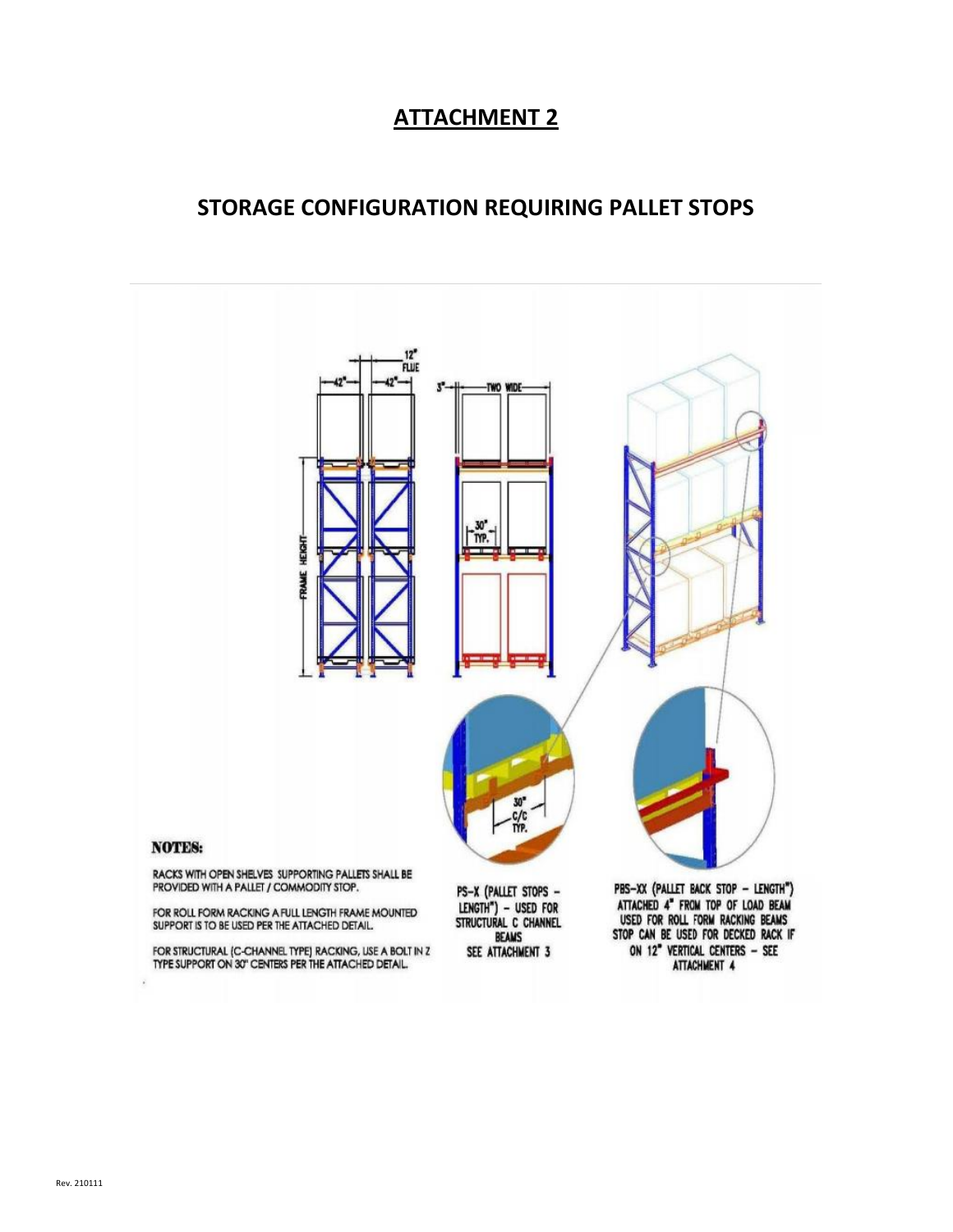

### **STRUCTURAL "C" CHANNEL BEAM DETAIL**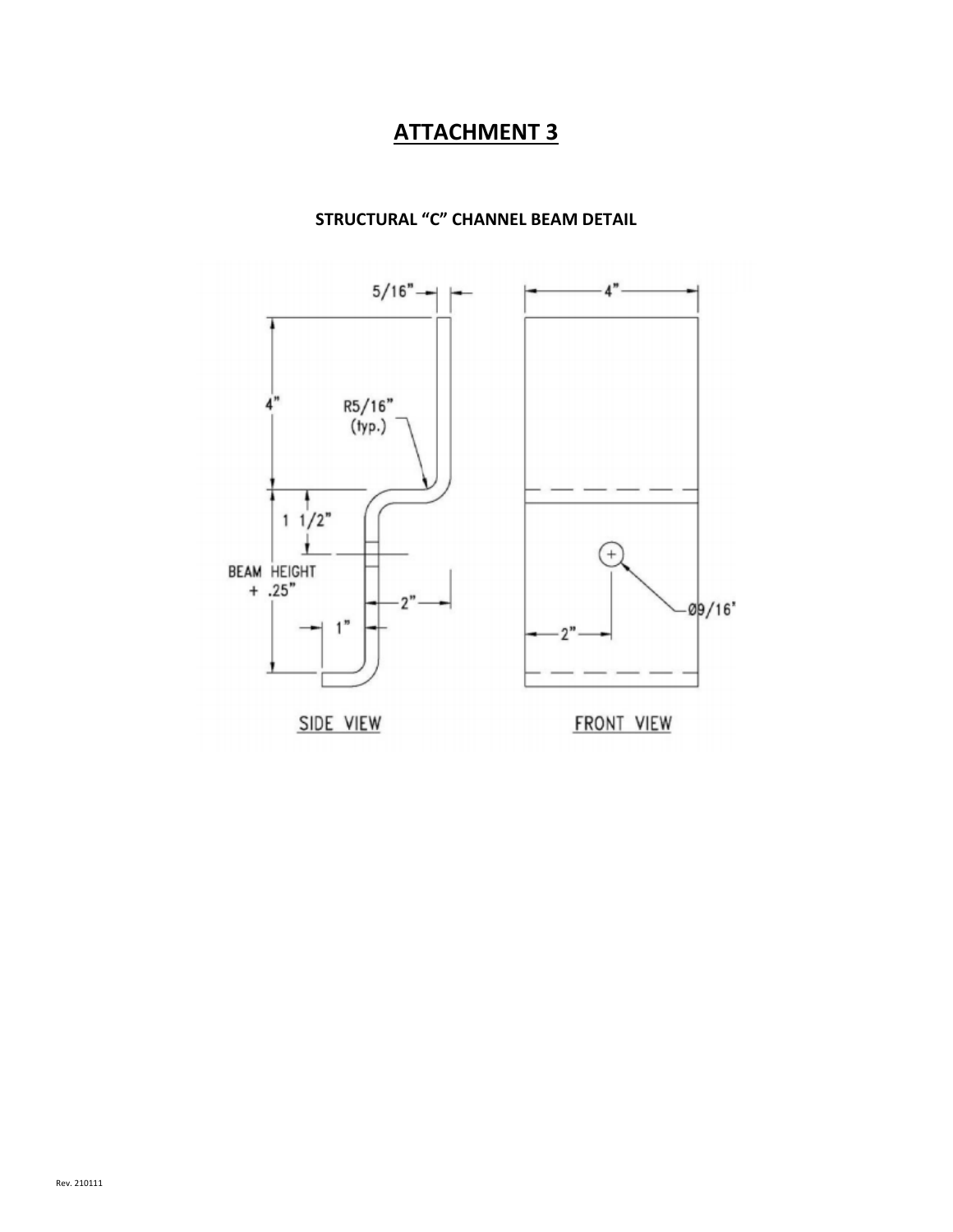**ROLL FORM RACKING DETAIL**